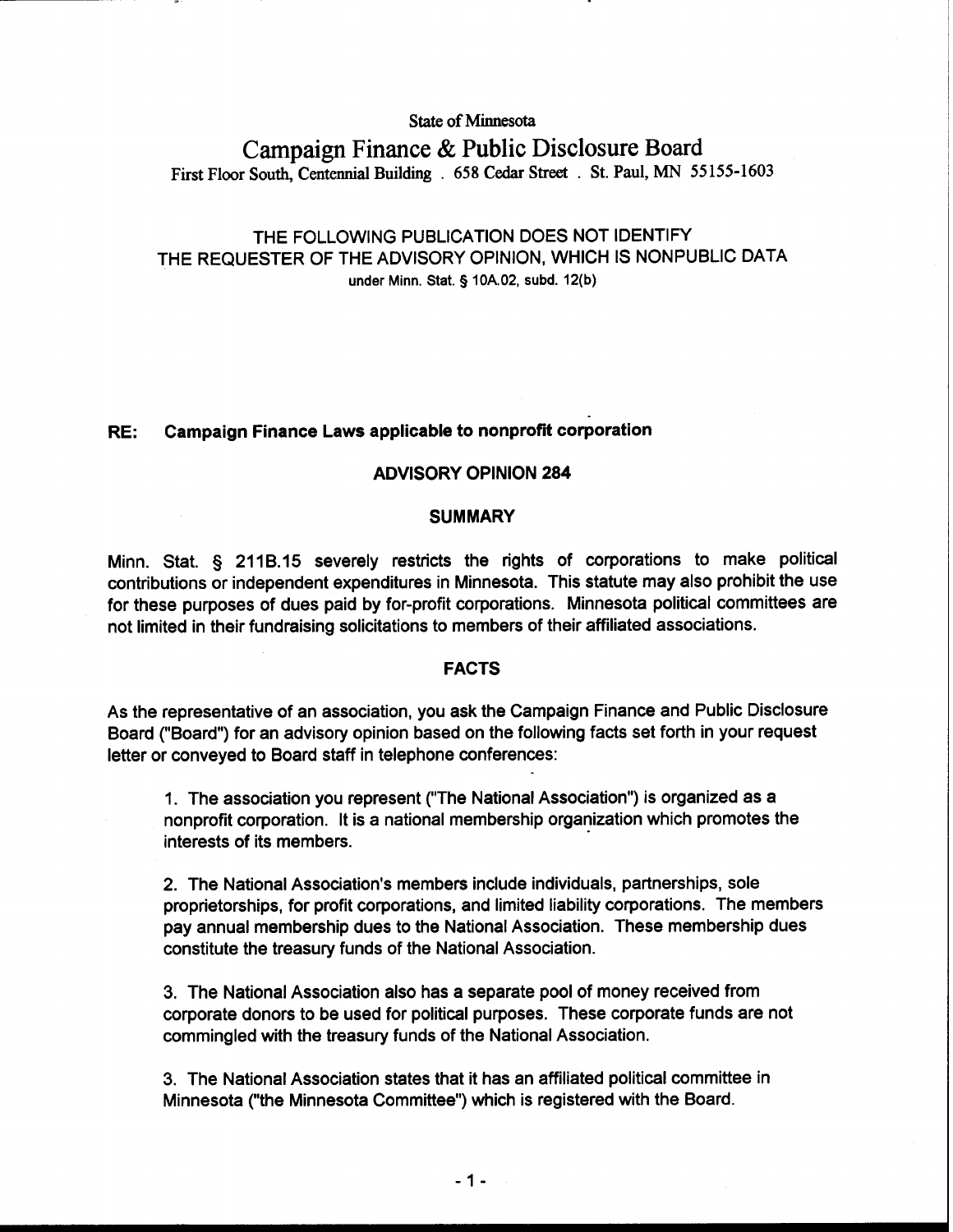4. The purpose of the Minnesota Committee is to solicit and accept contributions which are used to make contributions to Minnesota legislative'and constitutional office candidate

5. The National Association, acting outside of the Minnesota Committee, often sends communications to its members which may include sections urging the election or defeat of candidates in their respective states.

6. These communications regarding Minnesota candidates are not made with the authorization or expressed or implied consent of, or in cooperation or concert with, or at the request or suggestion of, a candidate or committee established to support or oppose a candidate. These communications constitute independent expenditures under Minnesota Statutes, chapter 10A.

Based on the above facts, you ask the Board for opinions on three questions, which are restated in the four issues discussed below.

#### **ISSUE ONE**

May the National Association, using its treasury funds, mail communications to its Minnesota members which include sections which advocate the election or defeat of a Minnesota candidate for legislative or constitutional office? If so, what is the National Association's liability for reporting costs of such communications?

#### **OPINION**

Corporate political activity in Minnesota is generally governed by Minn. Stat. § 211B.15, a statute about which the Board provides factual advice, but does not issue opinions.

Minn. Stat.  $\S$  211B.15 provides, in part:

"211B.15 Corporate political contributions.

Subdivision 1. Definitions. For purposes of this section, "corporation" means:

- (1) a corporation organized for profit that does business in this state;
- (2) a nonprofit corporation that canies out activities in this state; or

(3) a limited liability company formed under chapter 322B, or under similar laws of another state, that does business in this state.

Subd. 2. Prohibited contributions. A corporation may not make a contribution or offer or agree to make a contribution, directly or indirectly, of any money, property, free service of its officers, employees, or members, or thing of monetary value to a major political party, organization, committee, or individual to promote or defeat the candidacy of an individual for nomination, election, or appointment to a political office. For the purpose of this subdivision, "contribution" includes an expenditure to promote or defeat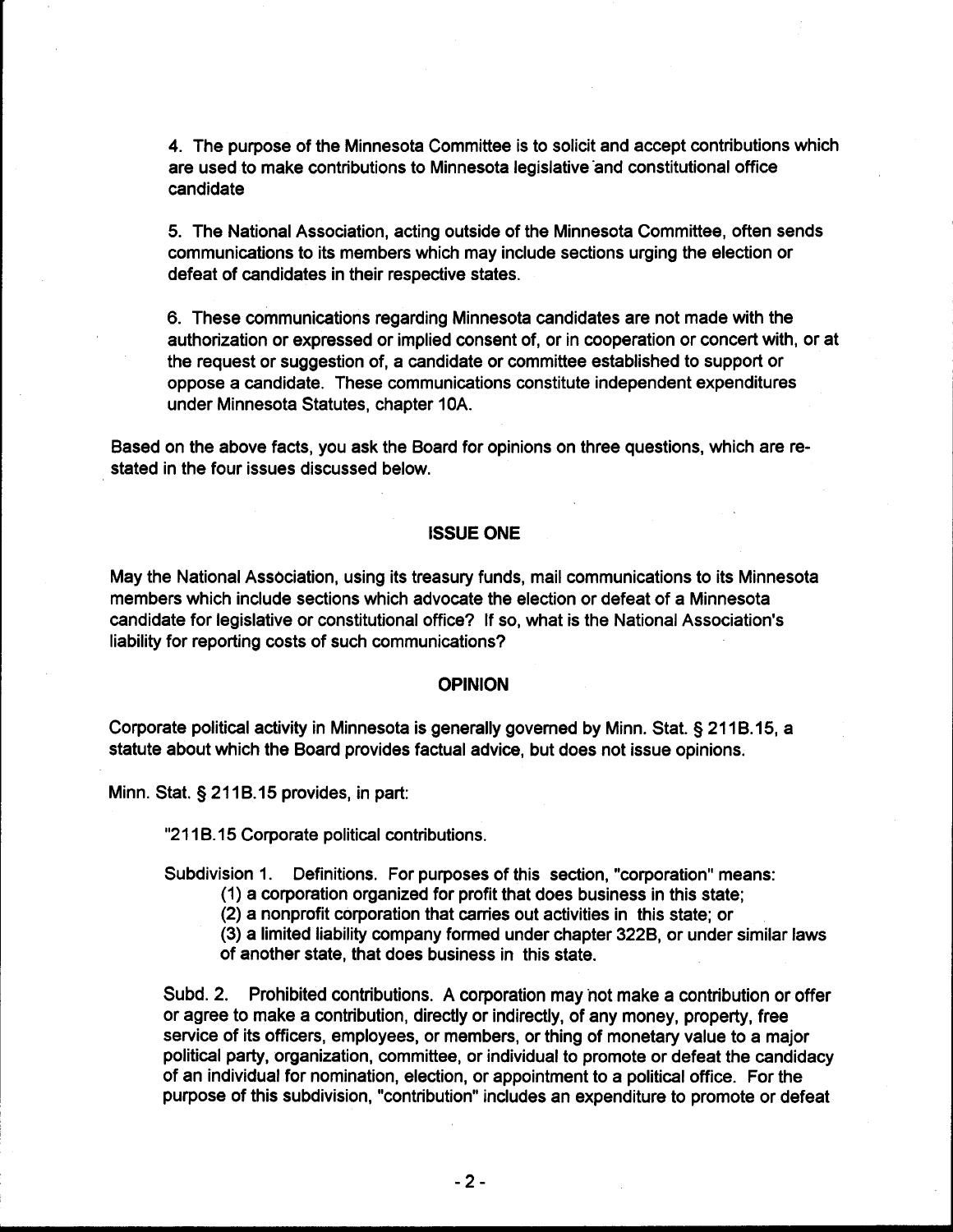the election or nomination of a candidate to a political office that is made with the authorization or expressed or implied consent of, or in cooperation or in concert with, or at the request or suggestion of, a candidate or committee established to support or oppose a candidate.

Subd. 3. Independent expenditures. A corporation may not make an independent expenditure or offer or agree to make an independent expenditure to promote or defeat the candidacy of an individual for nomination, election, or appointment to a political office. For the purpose of this subdivision, "independent expenditure" means an expenditure that is not made with the authorization or expressed or implied consent of, or in cooperation or concert with, or at the request or suggestion of, a candidate or committee established to support or oppose a candidate."

Minn. Stat. § 211B.15 provides penalties for its violation:

"Subd. 6. Penalty for individuals. An officer, manager, stockholder, member, agent, employee, attorney, or other representative of a corporation acting in behalf of the corporation who violates this section may be fined not more than \$20,000 or be imprisoned for not more than five years, or both.

Subd. 7. Penalty for corporations. A corporation convicted of violating this section is subject to a fine not greater than \$40,000. A convicted domestic corporation may be dissolved as well as fined. If a foreign or nonresident corporation is convicted, in addition to being fined, its right to do business in this state may be declared forfeited."

The statute also includes a limited exception for certain types of nonprofit corporations:

"Subd. 15. Nonprofit corporation exemption. The prohibitions in this section do not apply to a nonprofit corporation that:

(1) is not organized or operating for the principal purpose of conducting a business;

(2) has no shareholders or other persons affiliated so as to have a claim on its assets or earnings; and

(3) was not established by a business corporation or a labor union and has a policy not to accept significant contributions from those entities."

The Board does not express an opinion as to whether the National Association falls within the class of nonprofit corporations defined by the exemption.

If you conclude that the National Association falls within the nonprofit corporation exception, you will also need to consider whether it is, nevertheless, prohibited from using membership dues for political purposes because the membership dues include funds from for-profit corporations.

You are advised to seek your own legal counsel in order to make a determination as to whether the National Association may make the independent expenditures described.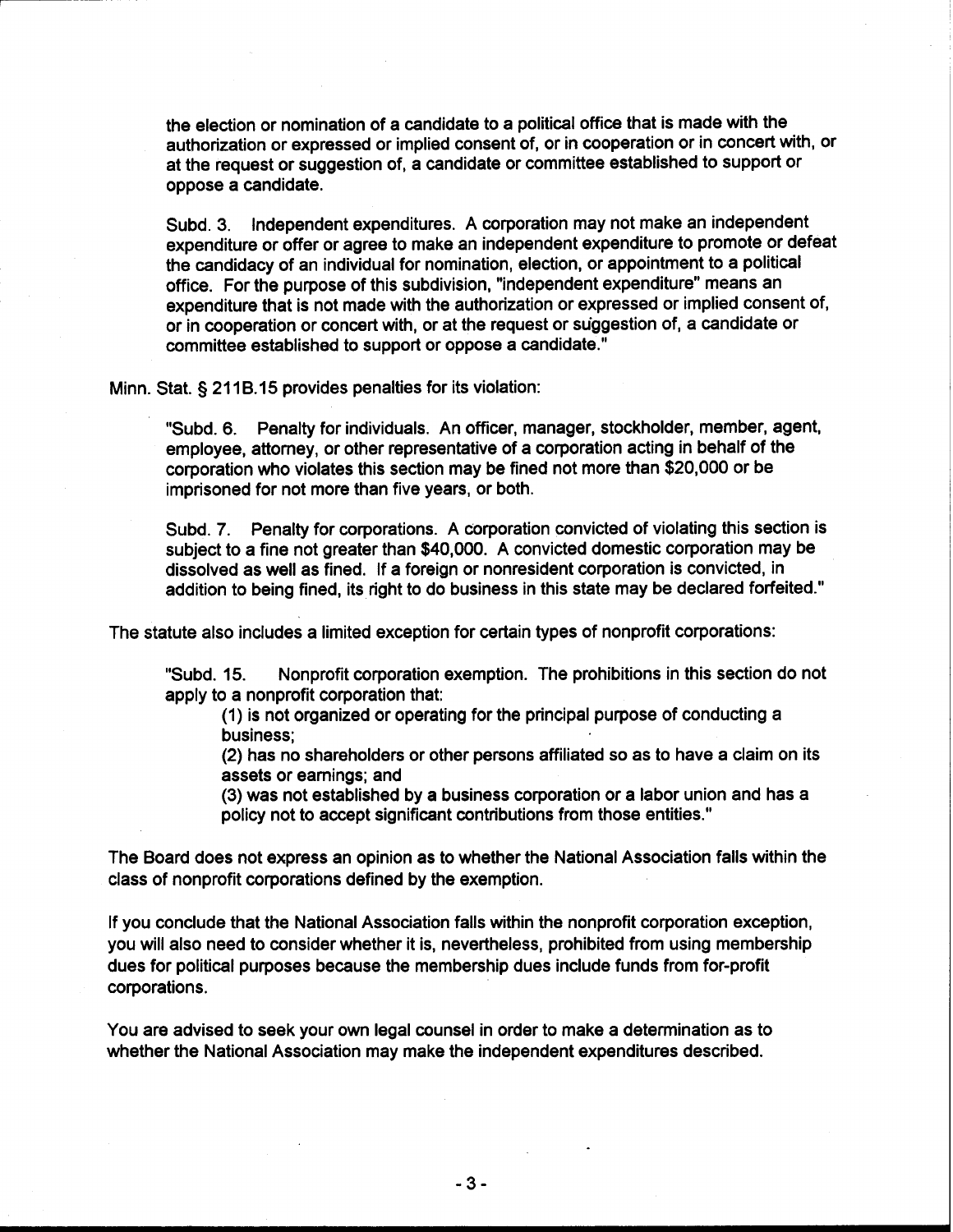The remainder of the discussion of this issue assumes that you have independently concluded that the independent expenditures you contemplate do not create a violation of Minn. Stat. § 211B.15 for either the National Association or its corporate members. The fact that the Board addresses the mechanism for making such expenditures should not be taken as a suggestion that the Board considers them allowable under Minn. Stat. § 211B.15.

If the National Association makes independent expenditures which aggregate more than \$1 00 in a year, it must make those expenditures through a political fund. Minn. Stat. **3** 10A.12, subd. 1. The political fund must follow all of the record keeping and reporting requirements for political committees and political funds in Minnesota.

An association may transfer membership dues directly to its associated political fund if not prohibited by other statutes. Minn. Stat. § 10A.12, subd. 5. Thus, (if permitted by Minn. Stat. § 211B.15 or other statutes) the National Association could make its independent expenditures by transferring money from membership dues to a political fund and the fund could reimburse the association for the cost of the expenditures.

Alternatively, the National Association could pay the costs of producing and distributing the mailings, and treat those costs as contributions to an associated political fund. The political fund would show the value of the mailings as an in kind contribution received from the National Association. The political fund would report the use of this in kind contribution as independent expenditures affecting the various principal campaign committees named in the mailings.

The Board notes that the committee which you indicated is registered in Minnesota and affiliated with the National Association is registered as a political committee, not a political fund. In Minnesota, only political funds have affiliated associations. Also, an association may make direct transfers of membership dues only to an affiliated political fund, not to a political committee. You should review with Board staff whether the Minnesota Committee is properly registered.

#### Issue Two

May the Minnesota Committee solicit contributions from individuals or entities who are not members of the National Association? If so, what contribution limits are applicable?

# is a contract of the contract of the contract of the contract of the contract of the contract of the contract <br>In the contract of the contract of the contract of the contract of the contract of the contract of the contract

Political committees and funds registered in Minnesota are not limited to any particular group of individuals in solicitation of contributions.

There is no limit on the amount of contributions which may be accepted from an individual or from another political committee or political fund registered with the Board.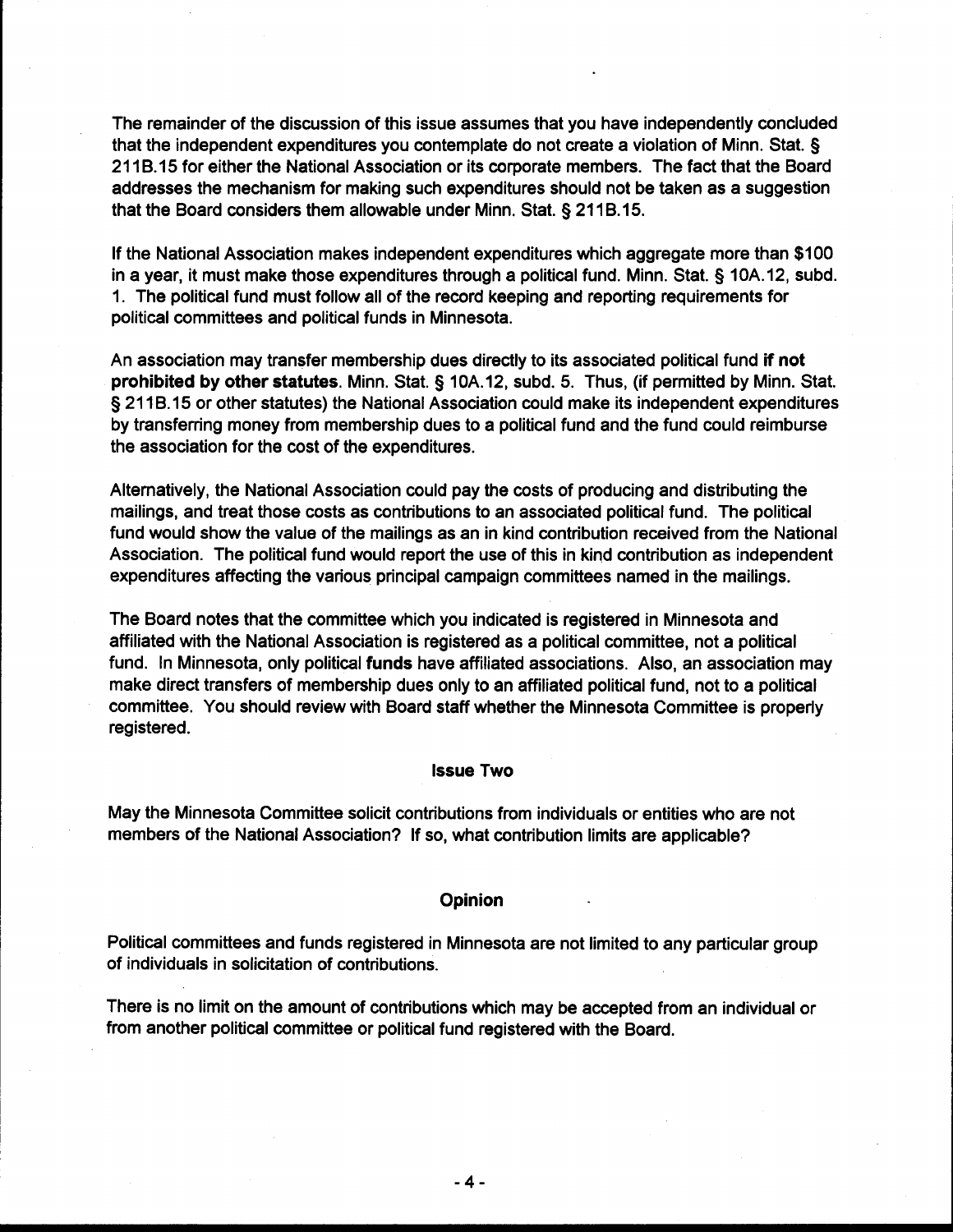The treasurer of a political committee or political fund may not accept more than \$100 from an association not registered with the Board unless at the same time it obtains a disclosure report in accordance with the provisions of Minn. Stat. § 10A.22, subd. 7.

Corporate contributions are restricted by Minn. Stat. § 21 18.15, as discussed in lssue One.

#### **lssue Three**

May the National Association use its pool of corporate political contributions to reimburse the Minnesota Committee for costs of overhead or fundraising?

#### **Opinion**

Minn. Stat. § 211B.15 governs the use of corporate funds for contributions to political committees and political funds in Minnesota as discussed in lssue One.

 $1/23/58$ 

Depinion<br>
S. Barry Anderson, Chair<br>
Campaign Finance and Public Disclosure Board<br>
Campaign Finance and Public Disclosure Board

Campaign Finance and Public Disclosure Board